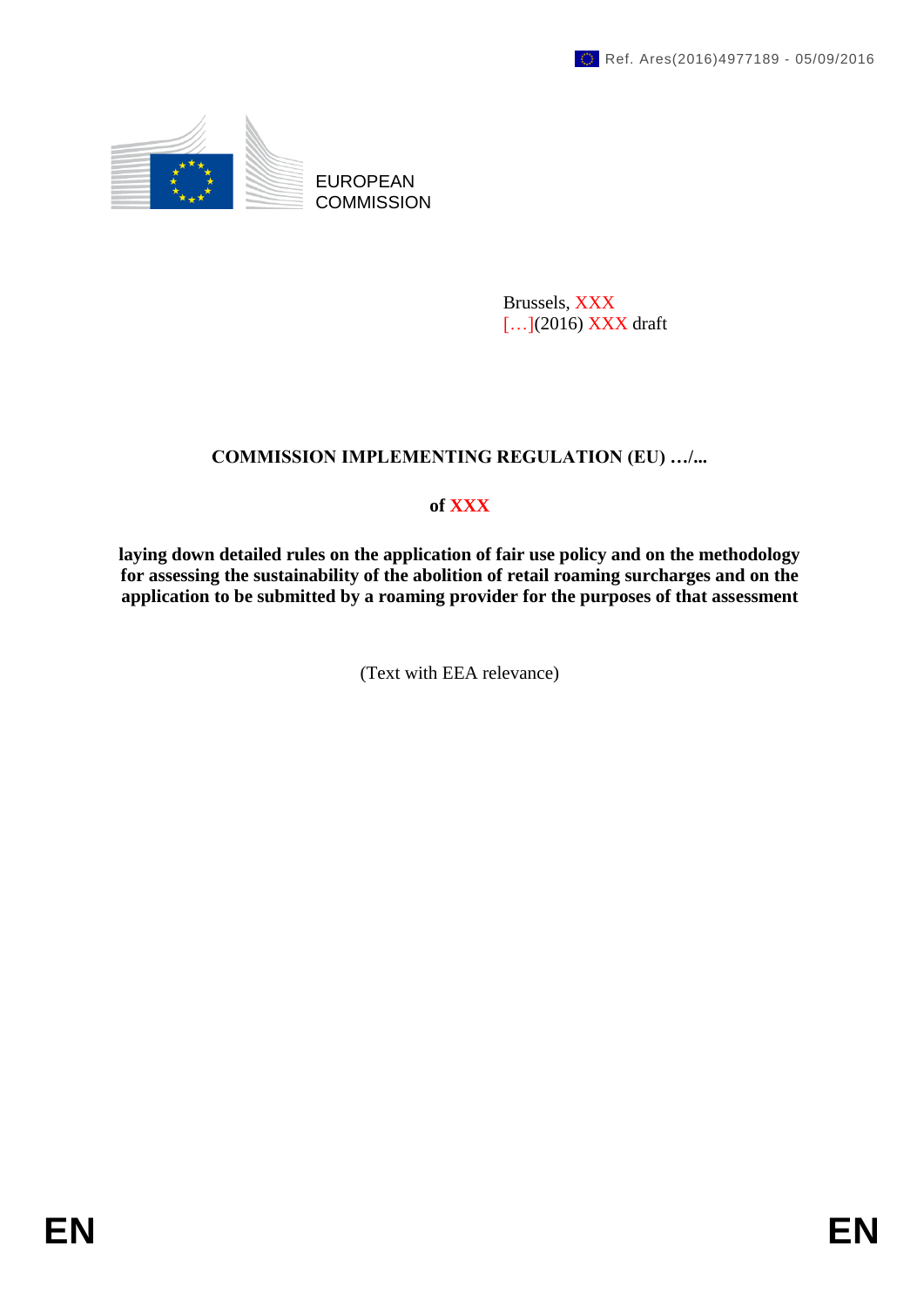#### **COMMISSION IMPLEMENTING REGULATION (EU) …/...**

#### **of XXX**

**laying down detailed rules on the application of fair use policy and on the methodology for assessing the sustainability of the abolition of retail roaming surcharges and on the application to be submitted by a roaming provider for the purposes of that assessment** 

(Text with EEA relevance)

#### THE EUROPEAN COMMISSION,

Having regard to the Treaty on the Functioning of the European Union,

Having regard to Regulation (EU) No 531/2012 of the European Parliament and of the Council of 13 June 2012 on roaming on public mobile communications networks within the Union<sup>1</sup>, and in particular Article  $6d(1)$  thereof,

After consulting the Body of European Regulators for Electronic Communications (BEREC),

Whereas:

- (1) Pursuant to Regulation (EU) No 531/2012, roaming providers should not levy any surcharge additional to the domestic retail price on roaming customers in any Member State, for any regulated roaming call made or received, any regulated roaming SMS message sent or any regulated data roaming service used, including MMS messages, subject to a 'fair use policy'. This provision applies from 15 June 2017, provided that the legislative act to be adopted further to the proposal on the wholesale roaming market referred to in Article 19(2) of that Regulation has become applicable by that date.
- (2) Regulation (EU) No 531/2012 provides that in specific and exceptional circumstances a roaming provider may apply to its national regulatory authority for an authorisation to apply a surcharge on its roaming customers. Any such request for authorisation is to be accompanied by all the information necessary to demonstrate that, in the absence of any retail roaming surcharges, the provider is unable to recover its costs of providing regulated retail roaming services, so that the sustainability of its domestic charging model is undermined.
- (3) In order to ensure a consistent application across the Union of any policy which aims at preventing abusive or anomalous usage of roaming services ('fair use policy') and of authorisations to apply a surcharge, it is necessary to lay down detailed rules on the application of such fair use policy and on the methodology for assessing the sustainability of the abolition of retail roaming surcharges and on the application to be submitted by a roaming provider for the purposes of that assessment.
- (4) According to Regulation (EU) No 531/2012, the objective of a fair use policy is to prevent abusive or anomalous usage by roaming customers of regulated retail roaming

<sup>1</sup> OJ L 172, 30.6.2012, p. 10.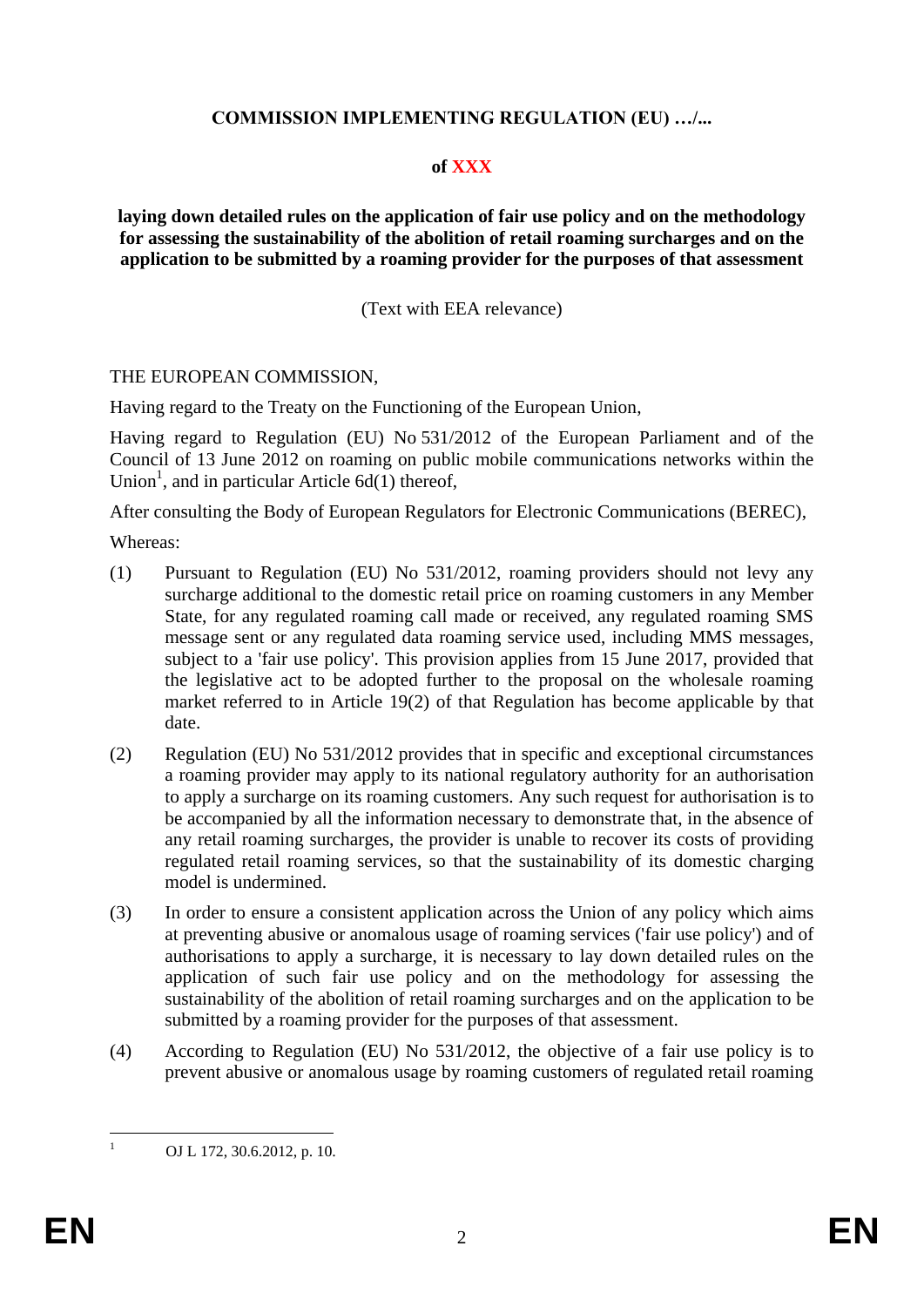services at the applicable domestic price, such as the use of such services for purposes other than periodic travel, for instance the use of such services on a permanent basis.

- (5) At the same time, Regulation (EU) No 531/2012 provides that any fair use policy has to enable the provider's customers to consume volumes of regulated retail roaming services at the applicable domestic retail price that are consistent with their respective tariff plans.
- (6) As Member States can impose registration requirements for citizens residing more than three months in their territory, a presence of more than 90 days in another Member State than the one of the subscription to a mobile service contract thus may indicate a change of the centre of interest of a subscriber from one Member State to another and can be regarded as a more stable presence rather than periodic travel.
- (7) Data on travelling patterns across the Union indicate that a fair use policy enabling roaming customers to use regulated retail roaming services at the applicable domestic price for at least 90 days in any one year would cover virtually all communications needs of Union customers travelling periodically for holidays and professional purposes.
- (8) However, given the degree of divergence in prices for mobile retail services in national markets across the Union, an application of the criterion on 90 days in any one year alone may not always allow the roaming provider to prevent the abusive or anomalous use of roaming services at the applicable domestic price effectively.
- (9) In order to prevent the abusive or anomalous use of roaming services at the applicable domestic price effectively, roaming providers should therefore be entitled to require their customers to connect regularly to their home network. A period of at most 30 consecutive days between log-ons to the home network reflects the maximum length of time almost all roaming customers across the Union are likely to be travelling abroad in the Union.
- (10) In order to enable customers to consume volumes of regulated retail roaming services at the applicable domestic retail price that are consistent with their respective tariff plans, the roaming provider should not impose a limit on the volumes of mobile services available to the roaming customer other than the domestic limit, when that customer is periodically travelling in the Union in line with the time criterion established in accordance with this Regulation.
- (11) Given the different pricing and consumption patterns across Member States, the consumption may be unlimited under the domestic tariff plan or may be subject to indeterminate limits or to consumption ceilings designed to limit only very anomalous usage behaviour. In such cases, the incentive to use very large volumes of traffic at domestic price levels while roaming on a permanent basis may increase, as the price differential *vis-à-vis* limited domestic offers may turn out to be greater than average. Without prejudice to the possibility to tackle the possible higher risk of usage of regulated retail roaming services at the applicable domestic retail price on a permanent basis in such cases, the customer should nevertheless be able to consume volumes of such services equivalent to at least the average volume consumed domestically by the customers of the tariff plan in question. This represents a volume that is in any case consistent with that domestic tariff plan and may therefore be applied in case of open bundles.
- (12) Frontier workers who commute across a border every day for work, and inhabitants of border areas spending part of the day in the neighbouring Member State on a regular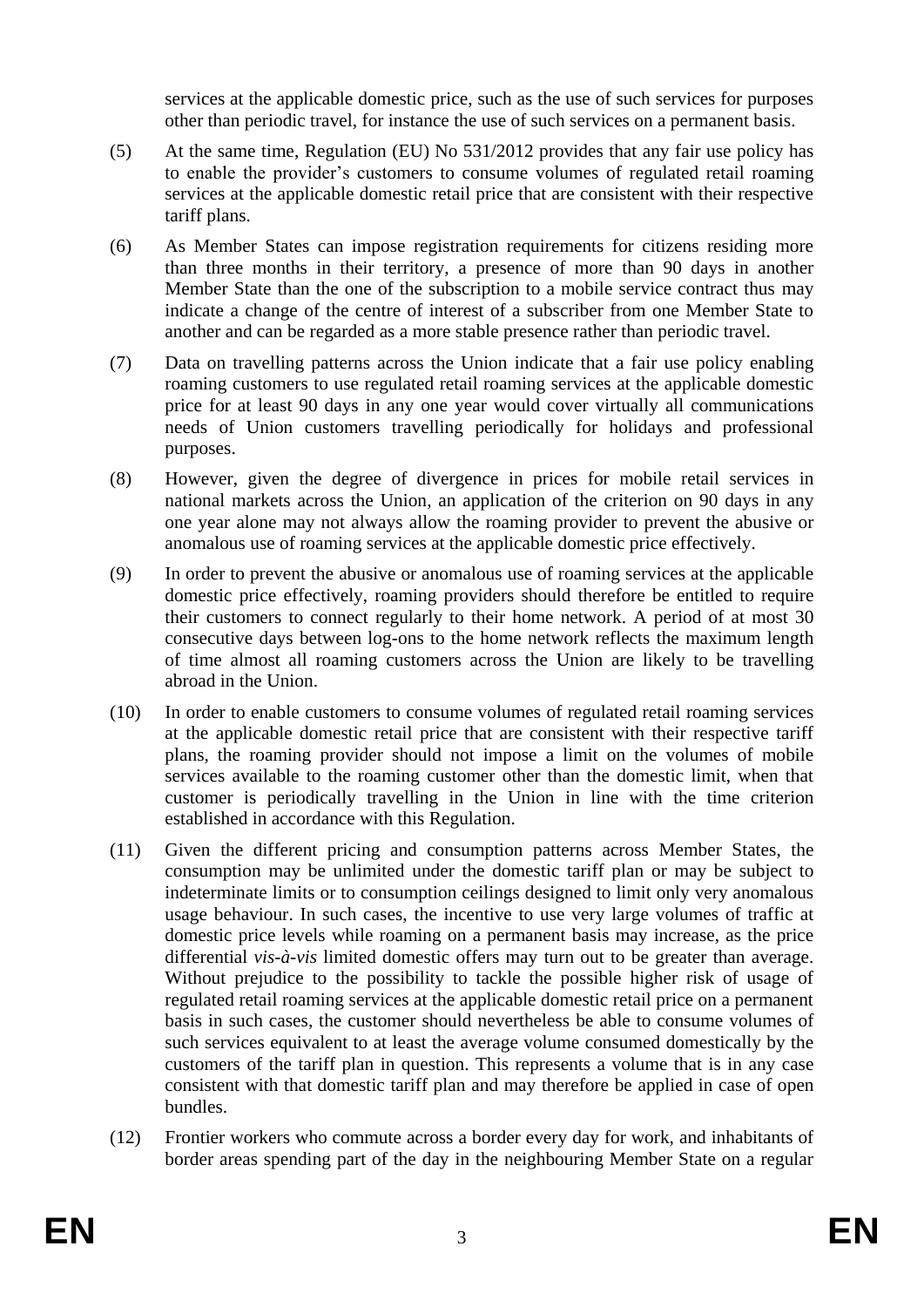basis are travelling abroad periodically and should not be regarded as making abusive or anomalous use of regulated retail roaming services. Such customers should be able to use such services at the applicable domestic price for any period of time in any one day. As a consequence, roaming on any day with log-on to the home network should not be counted as a day of roaming consumption for the purposes of applying time limits to the consumption of regulated retail roaming services at the applicable domestic price.

- (13) In order to prevent pre-paid subscriptions from being used for roaming purposes only, the roaming provider should be entitled to require a minimum volume of domestic consumption before those subscriptions may be used to consume regulated retail roaming services at the applicable domestic price. Such a requirement is in line with a normal pattern of usage of a domestic subscription and may act as an effective safeguard against business models based on the resale of foreign pre-paid subscriptions.
- (14) Any technical restriction on the quality of roaming services provided at the applicable domestic retail price may seriously impair customers' ability to consume volumes of mobile retail services while roaming that are consistent with the domestic tariff plan in question. Therefore, operators should be prevented from applying any contractual clause limiting the quality of regulated retail roaming services consumed within any fair use policy, without prejudice to objective and general technical restrictions deriving from the overall quality of the services provided by the visited network.
- (15) In specific cases, where the operator has substantiated evidence of a given consumer's usage patterns showing a likelihood of abusive or anomalous consumption of regulated retail roaming services at domestic price levels for purposes other than periodic travelling, it should alert the customer to the risk of triggering roaming surcharges. The indicators substantiating the likelihood of abusive or anomalous usage should be spelled out in advance and be based on objective criteria linked to patterns showing insignificant domestic consumption or proof of abusive or anomalous use of SIM cards.
- (16) In accordance with Regulation (EU) No 531/2012, in the event of a dispute on the detection of the potential anomaly or abuse or on the application of a surcharge, or where the usage pattern indicating the potential abusive or anomalous usage of regulated retail roaming services no longer applies or where a plausible explanation can be provided of the legitimate character of the usage pattern, the roaming customer should have access to the out-of-court dispute resolution procedures, within the meaning of Article 34 of the Directive 2002/22/EC of the European Parliament and of the Council<sup>2</sup> available in the Member State of the domestic provider.
- (17) In accordance with Regulation (EU) No 531/2012, the national regulatory authorities have to strictly monitor and supervise the application of the fair use policy in order to ensure that any fair use policy applied by domestic providers does not impair the availability of 'roam-like-at-home' for the customer.
- (18) In accordance with the provisions of Regulation (EU) No 531/2012 safeguarding transparency in the use of roaming services and in line with the rules on contracts in

 $\overline{2}$ <sup>2</sup> Directive 2002/22/EC of the European Parliament and of the Council of 7 March 2002 on universal service and users' rights relating to electronic communications networks and services (Universal Service Directive) (OJ L 108, 24.4.2002, p. 51).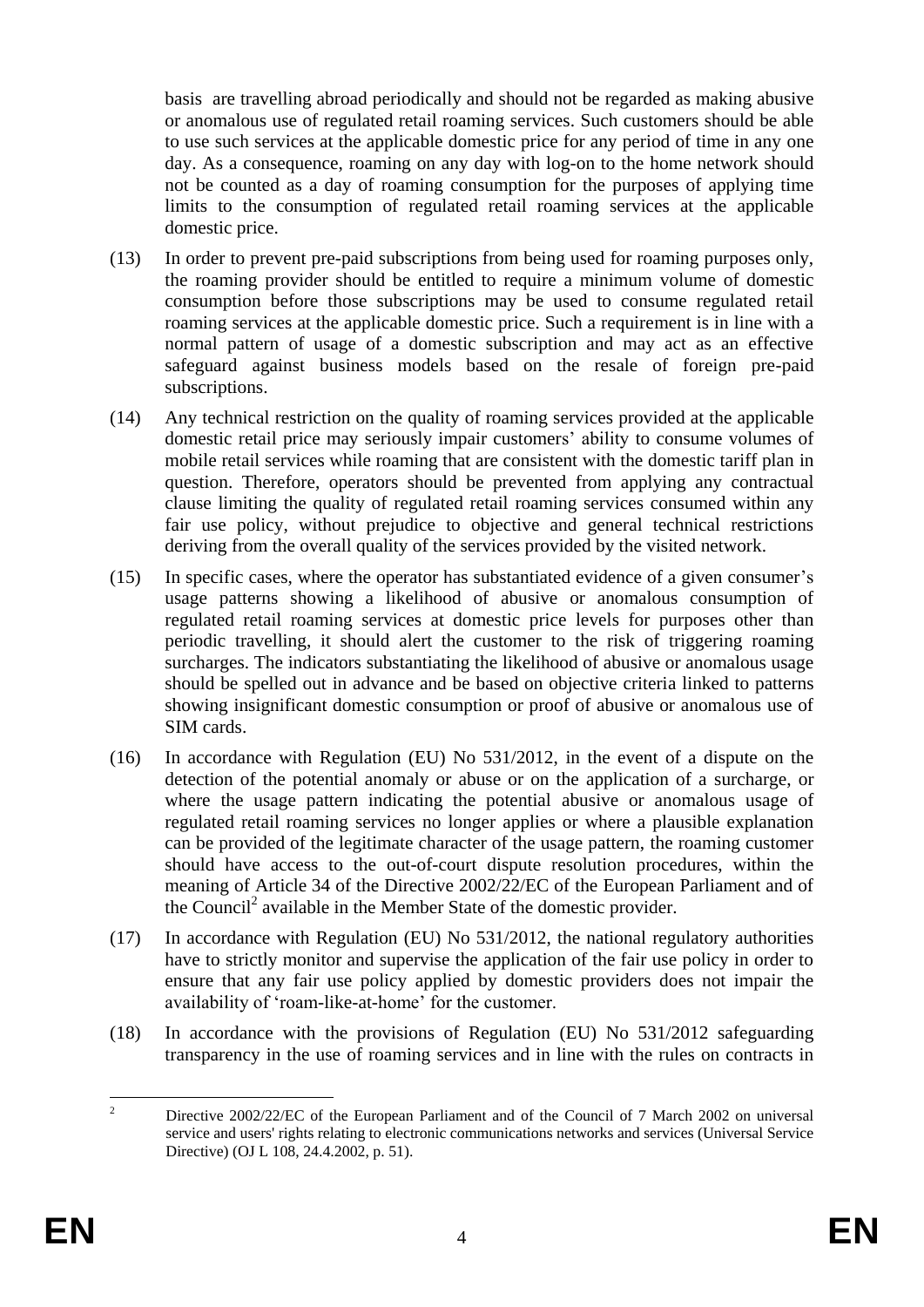the electronic communications sector, contractual clauses providing for a fair use policy should be clearly and fully brought to customers' attention before they become applicable.

- (19) As roaming usage patterns vary over the course of a year, applications for authorisation to apply a roaming surcharge filed by a roaming provider pursuant to Article 6c(2) of Regulation (EU) No 531/2012 in order to ensure the sustainability of its domestic charging model should be assessed on the basis of traffic data covering at least 12 months. In order to calculate the volume of traffic over the year, the roaming provider should also be allowed to show traffic projections, provided that those are based on the traffic growth rate observed over all tariff plans of roaming customers over a minimum period of actual application of 'roam-like–at-home' in accordance with Article 6a of Regulation (EU) No 531/2012.
- (20) Any cost and revenue data supporting the application for authorisations to apply a roaming surcharge filed by a roaming provider pursuant to Article 6c(2) of Regulation (EU) No 531/2012 in order to ensure the sustainability of its domestic charging model should be based on financial accounts which may be adjusted to traffic volume projections . Deviations from cost and revenue projections based on financial accounts should be allowed only if supported by proof of financial commitments already entered into at the time of the application.
- (21) A harmonised methodology should be provided for determining the costs and revenues of providing regulated retail roaming services, with a view to ensuring consistent assessment of applications for authorisation to apply a surcharge filed by a roaming provider pursuant to Article 6c(2) of Regulation (EU) No 531/2012 in order to ensure the sustainability of its domestic charging model.
- (22) The provision of regulated retail roaming services entails two general categories of costs: the cost of purchasing wholesale roaming access from visited networks for unbalanced traffic, and other roaming-specific costs. In accordance with Regulation (EU) No 531/2012, the cost of purchasing wholesale roaming access from visited networks for unbalanced traffic is covered by the effective wholesale roaming charges applied to the volumes by which the roaming provider's outbound roaming traffic exceeds its inbound roaming traffic.
- (23) Other roaming-specific costs of providing regulated retail roaming services are common to the provision of roaming services within the Union and in non-EU countries and some are also common to both wholesale and retail provision of roaming services. For the purposes of an application for authorisation to apply a roaming surcharge filed by a roaming provider pursuant to Article 6c(2) of Regulation (EU) No 531/2012 in order to ensure the sustainability of its domestic charging model, those common costs should be allocated to the provision of retail roaming services within the Union and, in the case of those common to retail and wholesale provision of roaming services, in accordance with the general ratio of inbound and outbound roaming revenues.
- (24) The costs of providing regulated retail roaming services could also be calculated as including a proportion of joint and common costs incurred for the provision of mobile retail services in general, provided that the calculation reflects the ratio used for the allocation to such services of revenues from the provision of all other mobile retail services.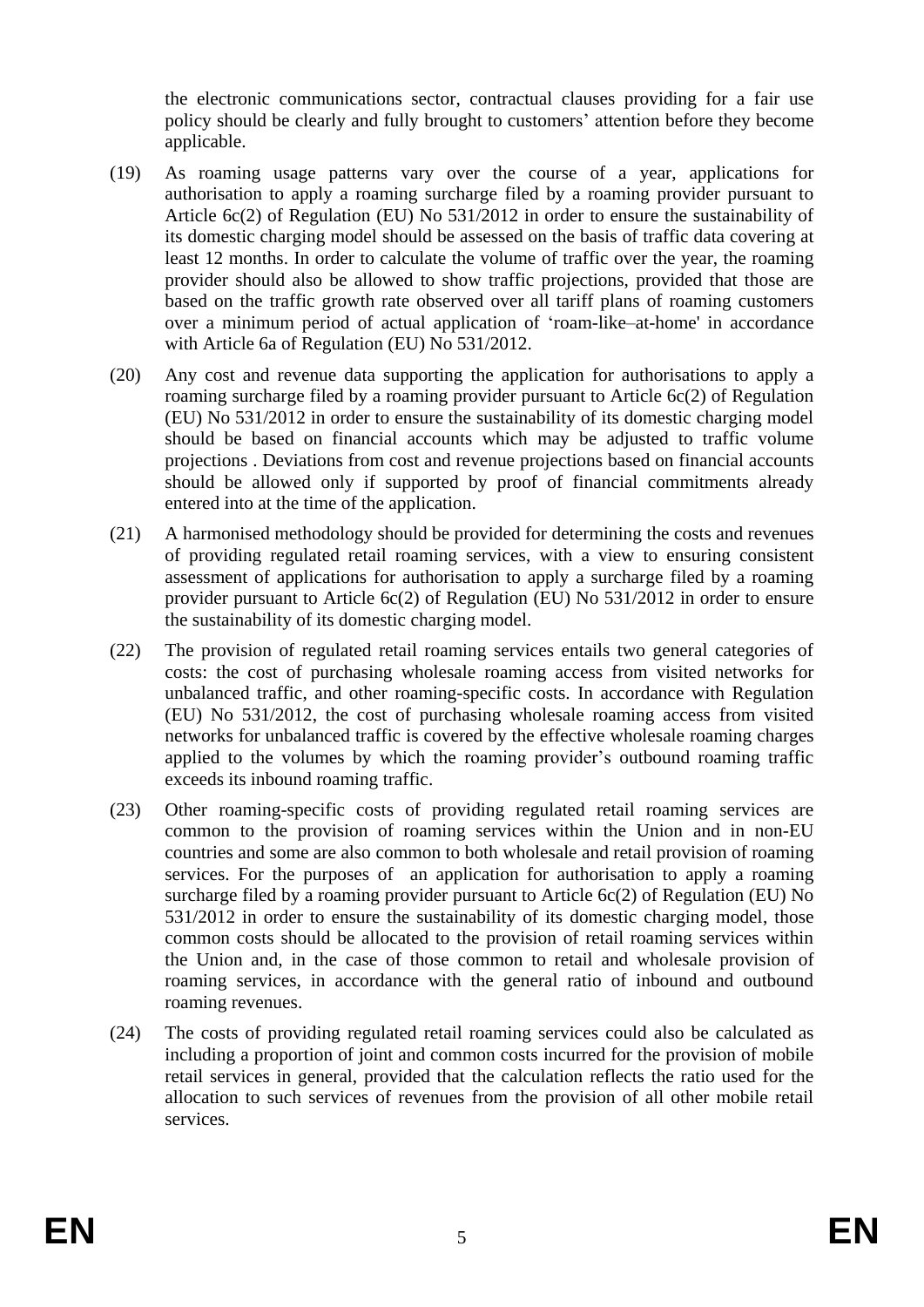- (25) In determining the revenues from the provision of regulated retail roaming services, the application for authorisation to apply a surcharge filed by a roaming provider pursuant to Article 6c(2) of Regulation (EU) No 531/2012 in order to ensure the sustainability of its domestic charging model should take full account of all retail revenues directly billed for the provision of mobile retail services originated in a visited Member State, such as revenues for traffic in excess of volumes under any fair use policy or from alternative regulated roaming services, as well as any other per-unit charge or other payment triggered by the use of mobile retail services in a visited Member State.
- (26) As regulated retail roaming services are provided under applicable domestic conditions, they should be seen as generating some of the revenue from fixed periodic charges for the provision of domestic mobile retail services. They should therefore be taken into account when assessing the application for authorisation to apply a roaming surcharge filed by a roaming provider pursuant to Article 6c(2) of Regulation (EU) No 531/2012 in order to ensure the sustainability of its domestic charging model in accordance with the methodology set out in this Regulation. For that purpose revenues from each mobile retail service should be allocated on the basis of a key reflecting the ratio between traffic of various mobile services, as weighted in accordance with the ratio between per-unit average wholesale roaming charges.
- (27) To be regarded as having the effect of undermining the sustainability of the operator's domestic charging model, any roaming retail net margin resulting from the deduction of the costs of providing regulated retail roaming services from the corresponding revenues should be negative at least by an amount that generates a risk of an appreciable effect on domestic price developments. In particular, to be regarded as giving rise to such a risk, the negative roaming retail net margin should represent at least an appreciable proportion of overall earnings, before interest tax depreciation and amortisation, from the provision of other mobile services.
- (28) Even where the roaming retail net margin represents an appreciable proportion of the overall margin for the provision of other mobile services, specific circumstances, such as the level of competition in the domestic market and in particular the limited incentive to increase prices in more competitive markets, or the specific characteristics of the applicant could still rule out a risk of an appreciable effect on domestic price developments.
- (29) In its application for authorisation to apply a roaming surcharge filed by a roaming provider pursuant to Article 6c(2) of Regulation (EU) No 531/2012 in order to ensure the sustainability of its domestic charging model, the roaming provider should estimate the losses due to the provision of 'roam-like-at-home' and the corresponding arrangements for applying the surcharge needed to recoup these, having regard to applicable maximum wholesale charges.
- (30) In view of national regulatory authorities' obligations to supervise strictly the application of fair use policy and the measures on the sustainability of the abolition of retail roaming surcharges, as well as to report annually to the Commission on the application of the relevant provisions, this Regulation should specify the minimum information that they should gather and transmit to the Commission to enable it to monitor its application.
- (31) Pursuant to Regulation (EU) No 531/2012, the Commission is to periodically review this implementing act in the light of market developments.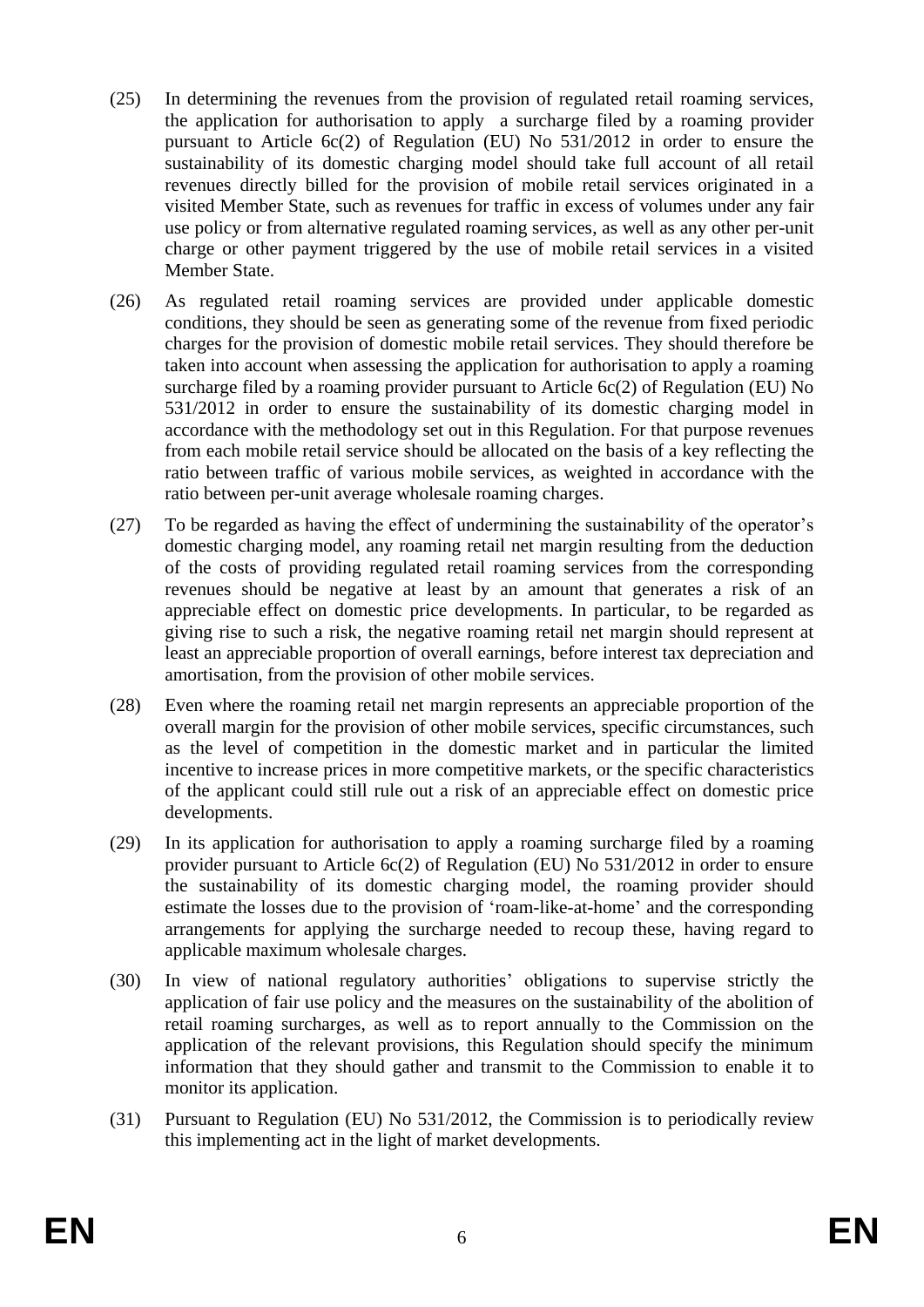(32) The measures provided for in this Regulation are in accordance with the opinion of the Communications Committee,

# HAS ADOPTED THIS REGULATION:

#### *Section I General provisions*

# *Article 1*

#### *Subject matter and scope*

- 1. This Regulation lays down detailed rules to ensure the consistent implementation of a fair use policy that roaming providers may apply to the consumption of regulated retail roaming services provided at the applicable domestic retail price in accordance with Article 6b of Regulation (EU) No 531/2012.
- 2. It also lays down detailed rules on:

(a) roaming providers' applications for authorisation to apply a roaming surcharge filed pursuant to Article 6c(2) of Regulation (EU) No 531/2012 in order to ensure the sustainability of their domestic charging model;

(b) the methodology to be applied by national regulatory authorities in assessing whether the roaming provider has established that it is unable to recover its costs of providing regulated roaming services, with the effect that the sustainability of its domestic charging model would be undermined.

#### *Article 2*

#### *Definitions*

- 1. For the purposes of this Regulation, the definitions in Regulation (EU) No 531/2012 apply.
- 2. The following definitions also apply:
	- (a) 'fair use policy' means a set of contractual terms and conditions defined by a roaming provider with a view to preventing abusive or anomalous usage by the customer of regulated retail roaming services within the Union at the applicable domestic retail price;
	- (b) 'mobile retail services' means public mobile communications services provided to end-users, including voice, SMS and data services;
	- (c) 'open bundle' means a tariff plan for the provision of one or more mobile retail services which does not limit the volume of mobile retail services included against the payment of a fixed periodic fee or for which any limit provided is indeterminate in character or reached by an insignificant proportion of the tariff plan's end-users;
	- (d) 'pre-paid tariff plan' means a tariff plan under which mobile retail services are provided upon deduction of credit made available by the customer to the provider, either on a per-unit basis or upon payment of fixed periodic charges, in advance of consumption;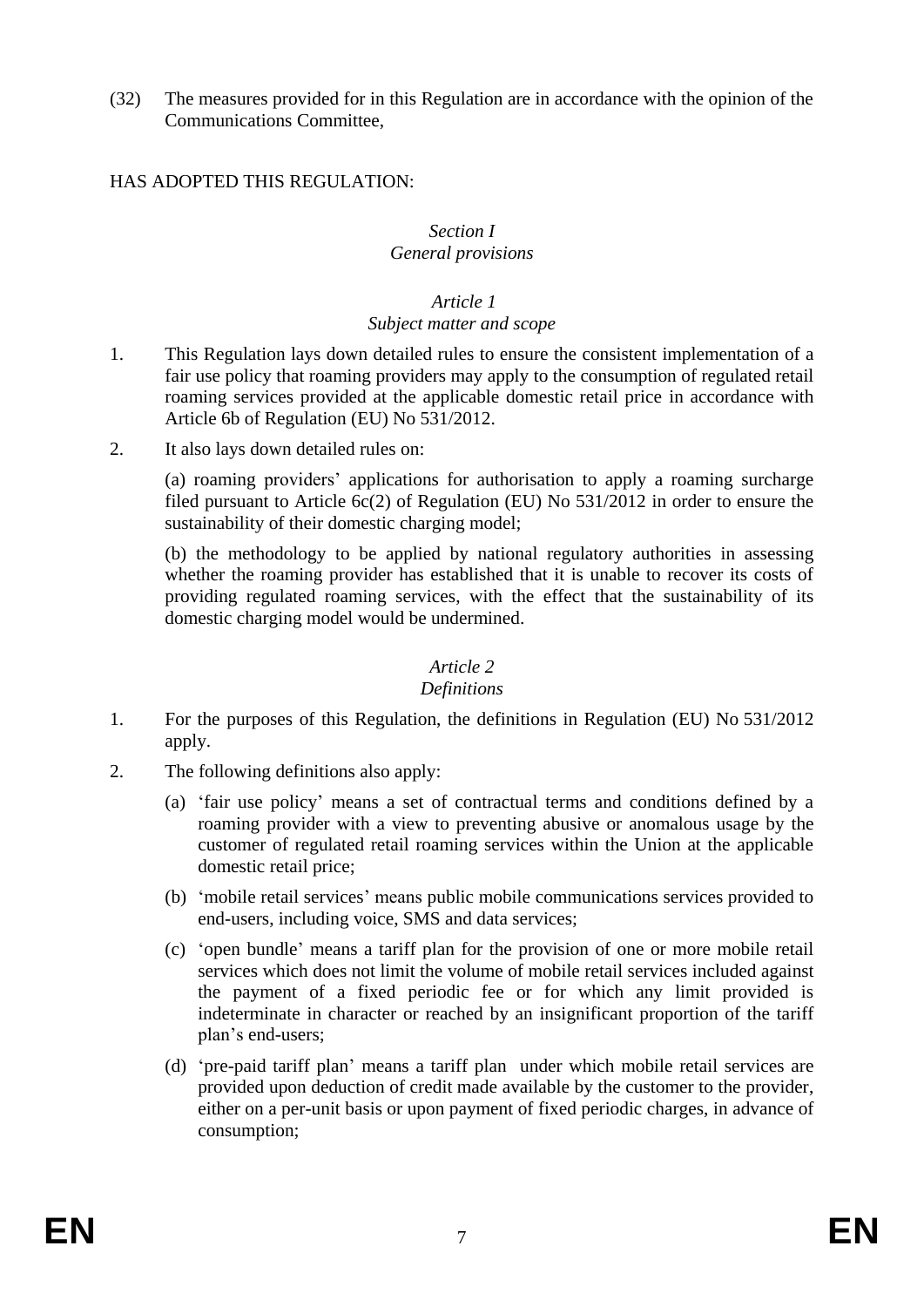- (e) 'metered tariff plan' means a tariff plan under which the provision of one or more mobile retail services is billed on a per-unit basis;
- (f) 'other mobile retail services' means public mobile communications services provided to end-users other than retail roaming services provided within the Union;
- (g) 'visited Member State' means a Member State other than that of the roaming customer's domestic provider;
- (h) 'mobile services margin' means earnings, before interest tax depreciation and amortisation, from the sale of mobile services other than retail roaming services provided within the Union;
- (i) 'group' means a parent undertaking and all its subsidiary undertakings subject to its control within the meaning of Council Regulation (EC) No  $139/2004^3$

# *Section II*

# *Fair use policy*

# *Article 3*

# *Rules on the application of fair use policy*

- 1. Any fair use policy applied by a roaming provider to its customers shall not include any term or condition or technical restriction which may result in the following:
	- (a) the customer cannot consume regulated retail roaming services within the Union at the domestic retail price applicable at the moment of the roaming consumption for up to 90 days per year;
	- (b) the customer is obliged to log on to the roaming provider's home network before a period of 30 consecutive days since the last log-on to that network has elapsed;
	- (c) the customer cannot consume all the volumes available at the moment of the roaming consumption under the applicable domestic tariff plan, including unlimited volumes in the case of metered tariffs or any additional volume which can be obtained under the plan in return for an additional domestic charge, except in the case of open bundles;
	- (d) in the case of open bundles, the roaming customer cannot consume during the corresponding billing period a volume of roaming retail services within the Union at the domestic retail price equivalent to at least the average monthly consumption of the customers under the tariff plan in question, calculated on a yearly basis and made publicly available under the terms and conditions of the fair use policy;
	- (e) in the case of pre-paid subscriptions, customers are required to have consumed a minimum volume of domestic mobile retail services in excess of the monthly average retail revenues per user for such services reported in the Member State of the provider, as made publicly available under the terms and conditions of

 $\overline{\mathbf{3}}$ <sup>3</sup> Council Regulation (EC) No 139/2004 of 20 January 2004 on the control of concentrations between undertakings (the EC Merger Regulation) (OJ L 24, 29.1.2004, p. 1)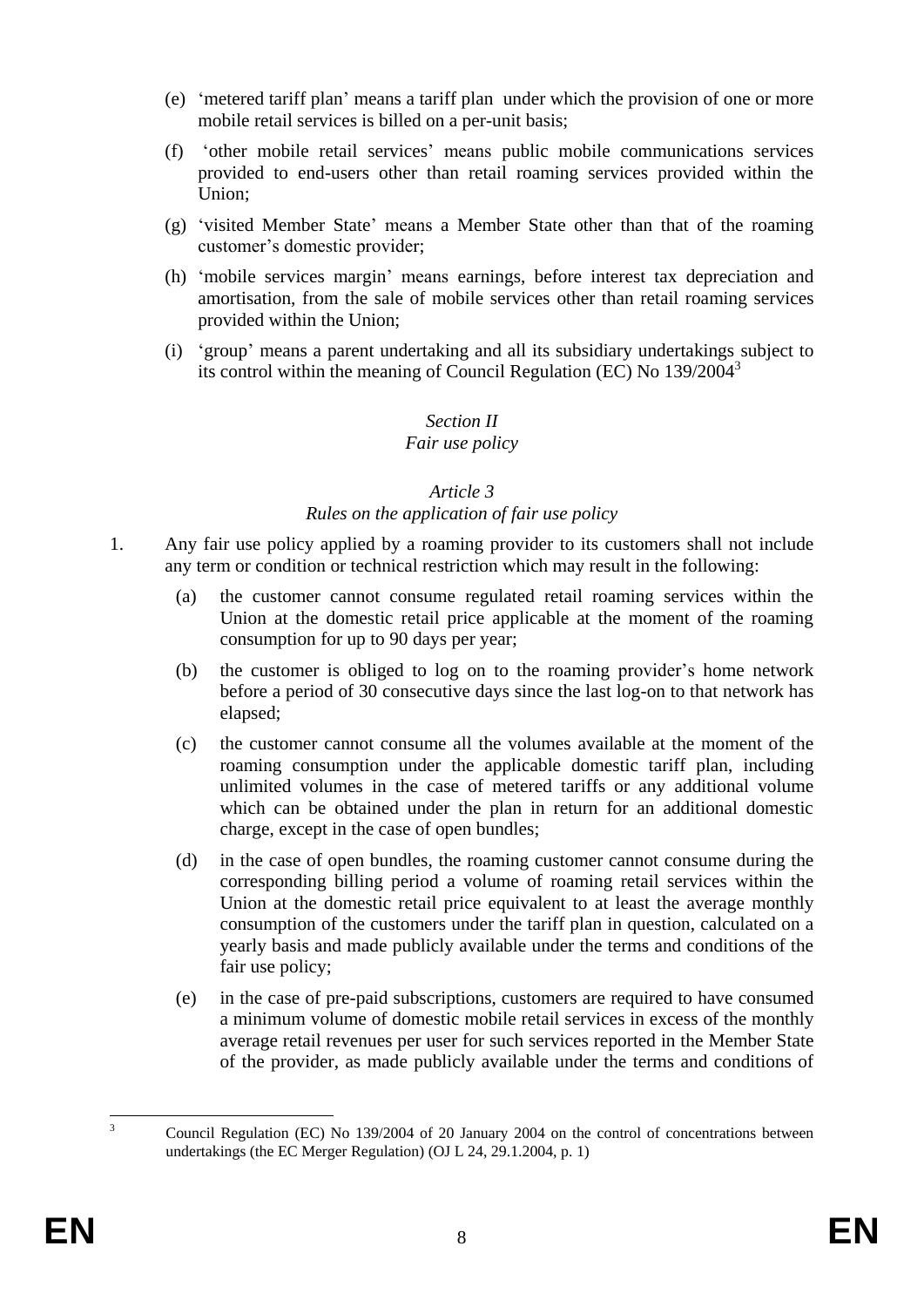the fair use policy, before they can consume roaming retail services within the Union at the domestic retail price.

- 2. Where a customer logs off from the home network for a visited network and reconnects to the home network within a given day, that day shall not be counted in the 90-day and 30-day periods referred to in points (a) and (b) of paragraph 1.
- 3. When a roaming provider applies a fair use policy, it shall include in contracts with roaming customers all the terms and conditions associated with that policy. A roaming provider may not include in the roaming customer's contract specific restrictions on the quality of regulated retail roaming services within the Union consumed in the framework of a fair use policy.

#### *Article 4*

#### *Detection of risk of abusive or anomalous use of regulated retail roaming services*

1. In order to prevent abusive or anomalous usage of regulated retail roaming services, as part of the 'fair use policy', the roaming provider may apply and, where this is the case, shall include in contracts concluded with customers of regulated retail roaming services objective indicators in order to determine a risk of abusive or anomalous use of those services, such as:

> (a) for subscriptions without a minimum contractual period, a volume of traffic originated domestically that is insignificant as compared with that originated or terminated while roaming, having regard to the monthly average retail revenues per user for mobile retail services reported in the Member State in question;

> (b) subscription of multiple SIM cards by the same customer, as associated with sequential use while roaming;

> (c) long inactivity of a given SIM card, as associated with use (origination or termination or both) mostly, if not exclusively, while roaming;

> (d) proof of cloning of a given SIM card, as duly reported to the competent authorities.

In order to establish a risk of abusive or anomalous use of roaming services, the presence of such indicators shall be observed for at least 45 days.

The observation for at least 45 days shall not apply to cases of reported cloning.

- 2. Where there is objective and substantiated evidence indicating a risk of abusive or anomalous use of roaming retail services within the Union at the domestic retail price by a given customer, the domestic provider may apply a surcharge pursuant to Article 6e of Regulation (EU) No 531/2012 after alerting the customer to the detected behaviour pattern indicating such a risk.
- 3. When alerting the customer pursuant to paragraph 2, the operator shall inform him that, in the absence of a change in his usage pattern within at least two weeks, demonstrating actual domestic consumption, a surcharge pursuant to Article 6e of Regulation (EU) No 531/2012 may be applied for any further use of regulated retail roaming services with the SIM card in question.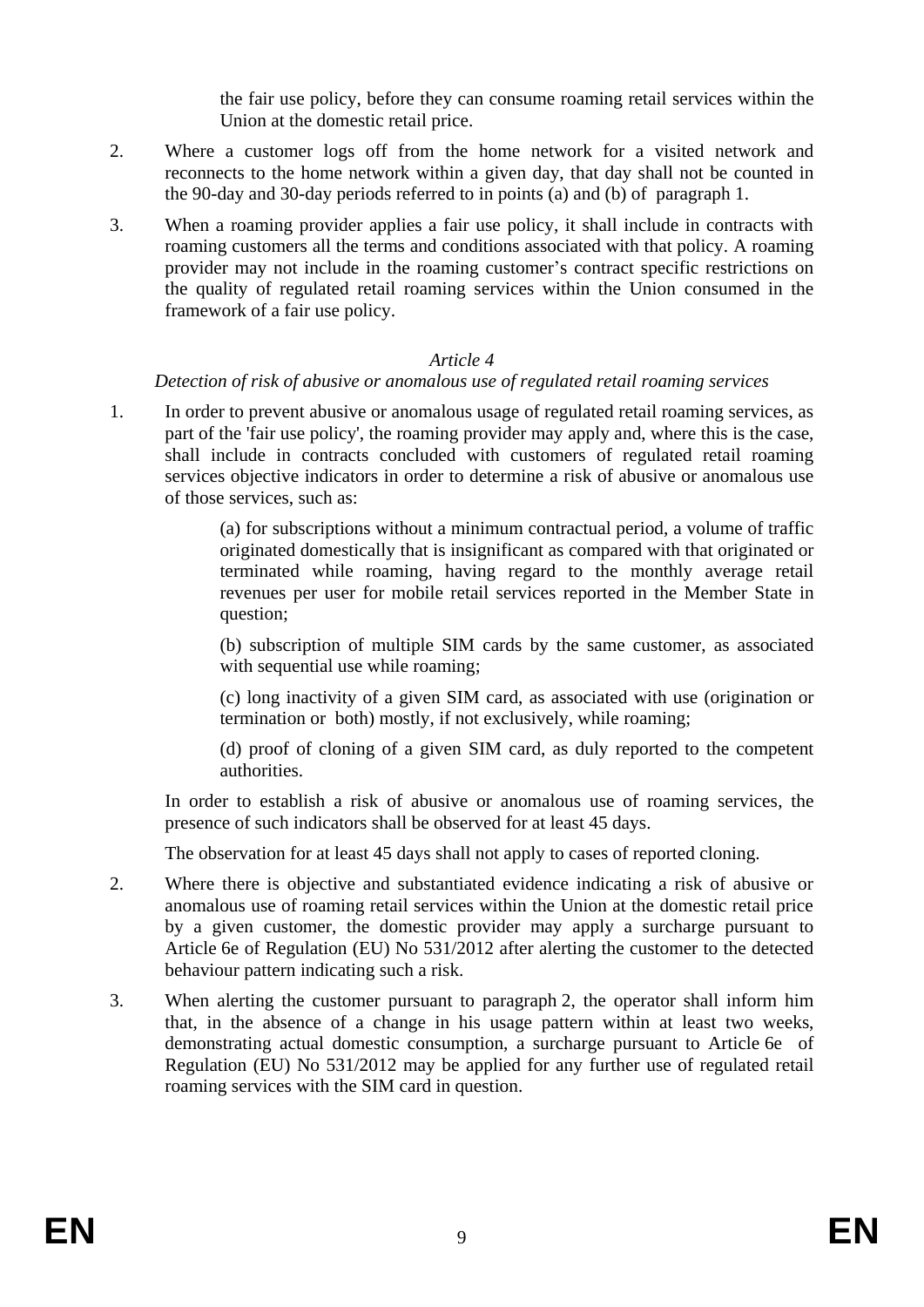#### *Section III*

#### *Application and methodology for assessing the sustainability of the abolition of retail roaming charges*

#### *Article 5*

#### *Data supporting the application for authorisation to apply a roaming surcharge filed by a roaming provider pursuant to Article 6c(2) of Regulation (EU) No 531/2012 in order to ensure the sustainability of its domestic charging model*

1. Applications for authorisation to apply a roaming surcharge filed by a roaming provider pursuant to Article 6c(2) of Regulation (EU) No 531/2012 in order to ensure the sustainability of its domestic charging model ("application") shall be assessed on the basis of data on the overall volumes of regulated retail roaming services provided by the applicant roaming provider over a period of 12 months. For the first application, these data shall cover volumes actually provided by the applicant at the applicable domestic retail price over at least 45 days and by default over all tariff plans of roaming customers.

The applicant shall derive the projected volumes for the rest of the 12-month period covered by the application in accordance with the methodology set out in Annex I.

In the event of updates to the application being submitted pursuant to Article  $6c(2)$  of Regulation (EU) No 531/2012, the projected overall volumes of regulated roaming services shall be updated on the basis of the actual average pattern of consumption of domestic mobile services multiplied by the observed number of roaming customers and the time they have spent in visited Member States in the previous 12 months.

- 2. Any data on the applicant's costs and revenues shall be based on financial accounts, which shall be made available to the national regulatory authority, and may be adjusted according to volume estimates pursuant to paragraph 1. Where costs and revenues are projected, deviations from figures resulting from past financial accounts shall be considered only if supported by proof of financial commitments for the period covered by the projections.
- 3. The applicant shall provide all necessary data used to determine the mobile services margin.

#### *Article 6*

# *Determination of roaming-specific costs for the provision of regulated retail roaming services*

- 1. For the purposes of establishing that the applicant is unable to recover its costs, with the effect that the sustainability of its domestic charging system would be undermined, only the following roaming-specific costs shall be taken into consideration, if substantiated in the application for authorisation to apply a roaming surcharge:
	- (a) the actual costs for the purchase of wholesale roaming access;
	- (b) the roaming-specific retail costs.
- 2. With regard to the actual costs incurred for the purchase of regulated wholesale roaming services, only the amount by which the applicant's overall payments to counterparts providing such services in the Union exceed the overall sums due to it for the provision of the same services to other roaming providers in the Union shall be taken into account.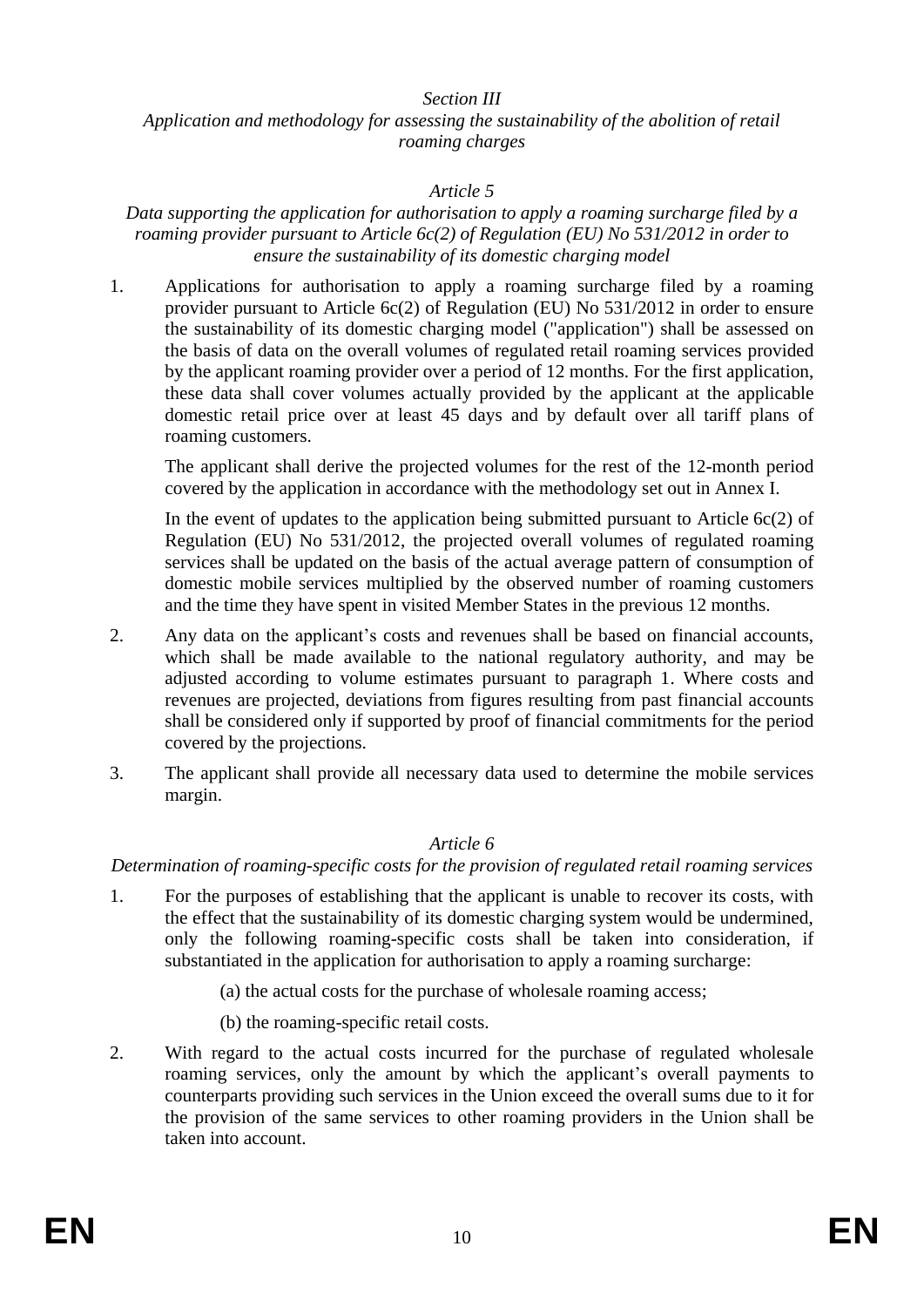- 3. With regard to the roaming-specific retail costs, only the following costs shall be taken into account, if substantiated in the application:
	- (a) the costs of operating and managing roaming activities, including all business intelligence systems and software dedicated to roaming operation and management;
	- (b) data-clearing and payment costs, including both data-clearing and financial clearing costs;
	- (c) contract negotiation and agreement costs, including external fees and use of internal resources;
	- (d) costs sustained in order to comply with the requirements for the provision of regulated retail roaming services laid down in Articles 14 and 15 of Regulation (EU) No 531/2012, taking into account the applicable fair use policy adopted by the roaming provider.
- 4. Costs referred to in points (a) , (b) and (c) of paragraph 3 shall be taken into account only in proportion to the ratio of overall traffic volume of the applicant's regulated retail roaming services to the overall retail outbound and wholesale inbound traffic of its roaming services, in accordance with the methodology set out in Annex II, points (1) and (2), and in proportion to the ratio of overall amount of traffic of its retail roaming services within the Union to the overall traffic of its retail roaming services within and outside the Union, in accordance with the methodology set out in Annex II, points  $(1)$  and  $(3)$ .
- 5. The costs referred to in point (d) of paragraph 3 shall be taken into account only in proportion to the ratio of overall traffic volume of the applicant's retail roaming services within the Union to the overall traffic of its retail roaming services within and outside the Union, in accordance with the methodology set out in Annex II, points (1) and (3).

#### *Article 7*

#### *Allocation of retail joint and common costs to the provision of regulated retail roaming services*

- 1. In addition to the costs determined pursuant to Article 6, a proportion of joint and common costs incurred for the provision of mobile retail services in general may be included in the application for authorisation to apply a roaming surcharge. Only the following costs shall be taken into account, if substantiated in the application :
	- (a) billing and collection costs, including all costs associated with processing, calculating, producing and notifying the actual customer bill;
	- (b) sales and distribution costs, including the costs of operating shops and other distribution channels for the sale of mobile retail services;
	- (c) customer care costs, including the cost of operating all customer care services available to the end-user;
	- (d) bad debt management costs, including costs incurred in writing off customers' unredeemable debts and collecting bad debts;
	- (e) marketing costs associated with roaming services, including all expenses for advertising mobile services.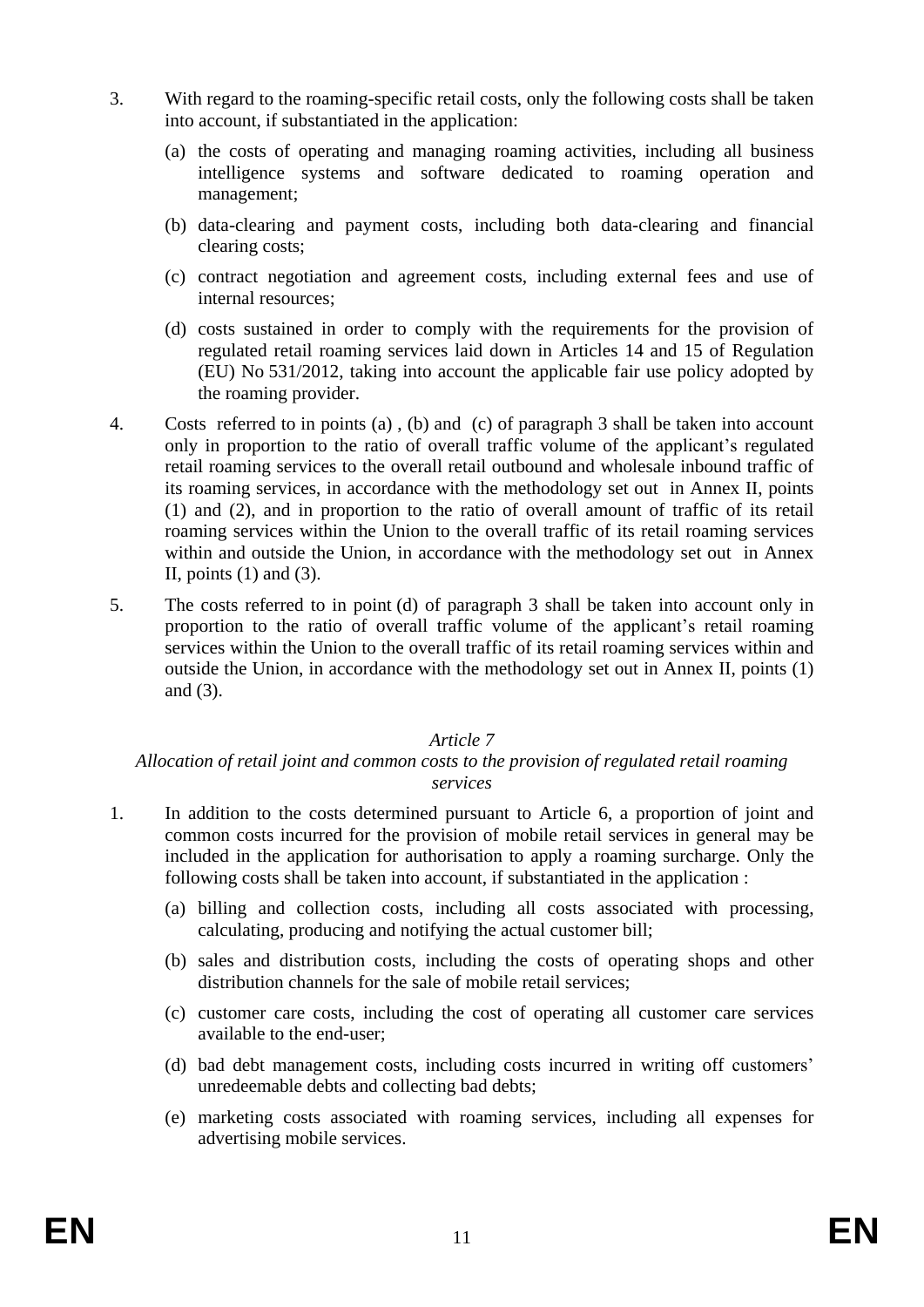2. The costs referred to in paragraph 1, if substantiated in the application, shall be taken into account only in proportion to the ratio of overall traffic of the applicant's retail roaming services within the Union to the overall retail traffic of all mobile retail services, obtained as a weighted average of that ratio per mobile service, with weights reflecting the respective average wholesale roaming prices paid by the applicant in accordance with the methodology set out in Annex II, points (1) and (4).

# *Article 8*

# *Determination of revenues from the provision of regulated retail roaming services*

- 1. For the purposes of establishing that the applicant is unable to recover its costs, with the effect that the sustainability of its domestic charging system would be undermined, only the following revenues shall be taken into account and included in the application for authorisation to apply a roaming surcharge:
	- (a) revenues deriving directly from traffic of mobile retail services originated in a visited Member State;
	- (b) a proportion of overall revenues from the sale of mobile retail services based on fixed periodic charges.
- 2. The revenues referred to in point (a) of paragraph 1 shall include:
	- (a) any retail charge levied pursuant to Article 6e of Regulation (EU) No 531/2012 for traffic exceeding any fair use policy applied by the roaming provider;
	- (b) any revenues from alternative regulated roaming services pursuant to Article 6e(3) of Regulation (EU) No 531/2012;
	- (c) any domestic retail price billed on a per-unit basis or in excess of fixed periodic charges for the provision of mobile retail services and triggered by the use of mobile retail services in a visited Member State.
- 3. For the purposes of determining the revenues referred to in point (b) of paragraph 1, in the event of bundled sale of mobile retail services with other services or terminals, only revenues linked to the sale of mobile retail services shall be considered. Those revenues shall be determined by reference to the price applied to the separate sale of each component of the bundle, if available, or to the sale of such services with the same characteristics on a stand-alone basis.
- 4. In order to determine the proportion of overall revenues from the sale of mobile retail prices linked to the provision of regulated retail roaming services, the methodology set out in Annex II, points (1) and (5) shall be applied.

#### *Article 9*

*Assessment of applications for authorisation to apply a roaming surcharge filed by a roaming provider pursuant to Article 6c(2) of Regulation (EU) No 531/2012 in order to ensure the sustainability of its domestic charging model*

1. When assessing an application for authorisation to apply a roaming surcharge filed by a roaming provider pursuant to Article 6c(2) of Regulation (EU) No 531/2012 in order to ensure the sustainability of its domestic charging model, the national regulatory authority may conclude that the applicant is unable to recover its costs of providing regulated retail roaming services, with the effect that the sustainability of its domestic charging model would be undermined, only where the negative roaming retail net margin of the applicant is equivalent to 5 % or more of its mobile services margin.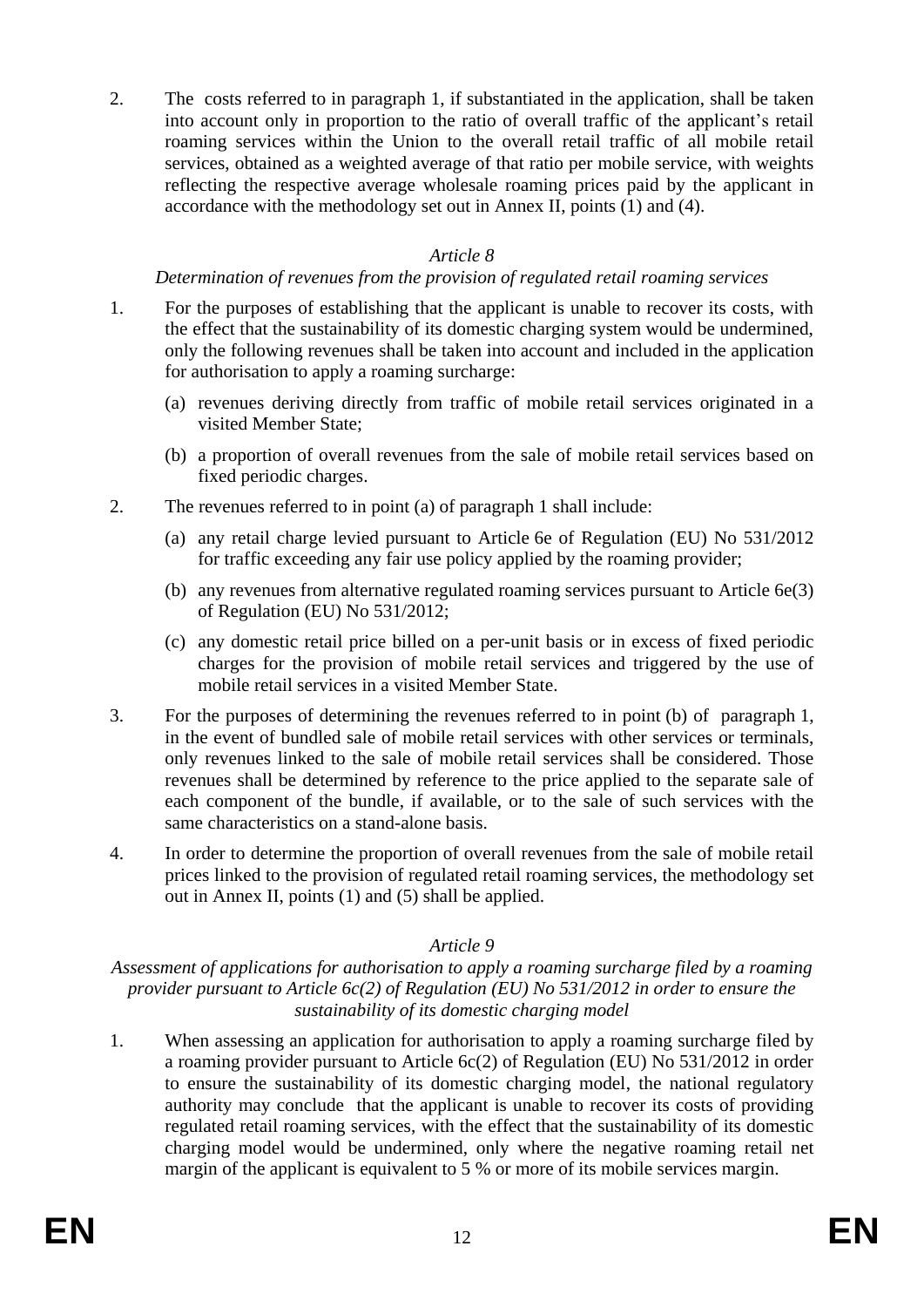The roaming retail net margin shall be the amount remaining after the costs of providing regulated retail roaming services are deducted from the revenues from providing such services, as determined in accordance with this Regulation. In order to determine it, the national regulatory authority shall review the data provided in the application to ensure compliance with the methodology for determining costs and revenues, as laid down in Articles 6, 7 and 8.

2. Where the negative roaming retail net margin is equivalent to 5 % or more of the mobile services margin, the national regulatory authority shall nevertheless refuse the surcharge where it can establish that specific circumstances make it unlikely that the sustainability of the domestic charging model would be undermined. Such circumstances include situations in which:

(a) the applicant is part of a group and there is evidence of internal transfer pricing in favour of the other subsidiaries of the group within the Union, in particular in view of substantive imbalance of wholesale roaming charges applied within the group;

(b) the degree of competition on domestic markets means that there is capacity to absorb reduced margins;

(c) the application of a more restrictive fair use policy, still in compliance with Articles 3 and 4 , would reduce the roaming retail net margin to a proportion of less than 5 %.

3. When authorising the surcharge on regulated roaming services, the final decision of the competent national regulatory authority shall identify the amount of the ascertained negative retail roaming margin that may be recovered through the application of a retail surcharge on roaming services provided within the Union. The surcharge shall be consistent with the roaming traffic assumptions underpinning the assessment of the application and be set in accordance with the principles set out in Article 8 of Directive 2002/21/EC of the European Parliament and of the Council<sup>4</sup>

# *Section IV*

#### *Final provisions*

#### *Article 10*

#### *Monitoring of fair use policy and applications for authorisation to apply a roaming surcharge filed by a roaming provider pursuant to Article 6c(2) of Regulation (EU) No 531/2012 in order to ensure the sustainability of its domestic charging model*

In order to monitor the consistent application of Articles 6b and 6c of Regulation (EU) No 531/2012 and of this Regulation, and with a view to informing the Commission annually of applications pursuant to Article 6d(5) of Regulation (EU) No 531/2012, the national regulatory authorities shall regularly collect information concerning:

(a) any action they take to supervise the application of Article 6b of Regulation (EU) No 531/2012 and the detailed rules laid down in this Regulation;

 $\overline{A}$ Directive 2002/21/EC of the European Parliament and of the Council of 7 March 2002 on a common regulatory framework for electronic communications networks and services (Framework Directive) (OJ L 108, 24.4.2002, p. 33)